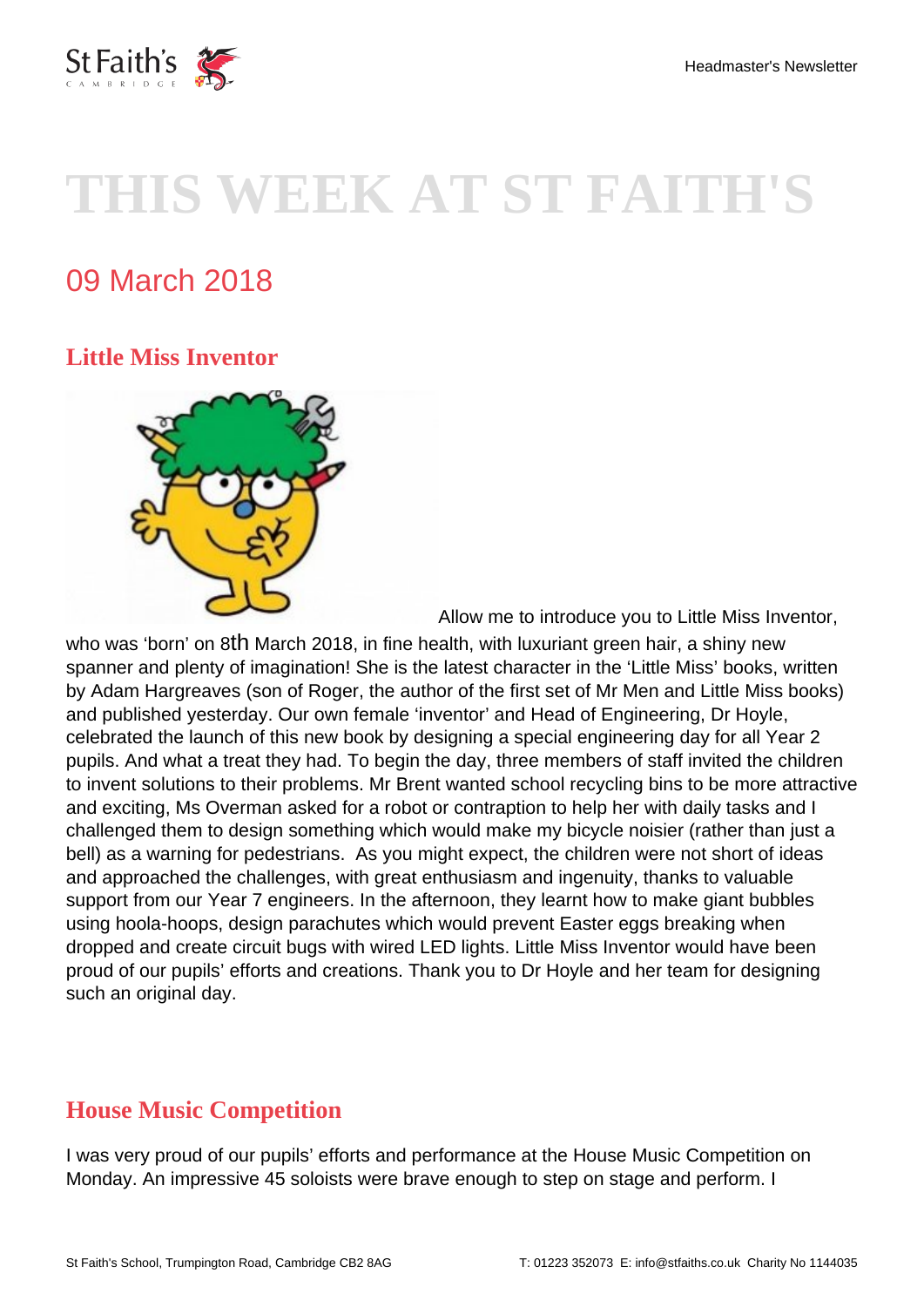congratulate each and every one of you for playing a solo in front of your peers, parents and teachers. Our guest adjudicator, Simon Kirk, Director of Music at SJCS, commented particularly on the impressive overall standard in all three competitions and applauded the children on their self-confidence and stage presence. It was a richly rewarding event and one which was a great credit to the talents of the pupils and our music teachers. Very well done to everyone who performed and particularly to the winners: Ryan (Juniors), Luciana and Mateo (Intermediates) and Adam (Seniors). Further details are in the index.

# **There's a Sunflower in my Supper!**

Confidence also flowed across the stage in the Year 1 production of 'There's a Sunflower in my Supper!' on Wednesday. The children sang and danced their way from one scene to the next, with great joy and self-assurance. It was a beautifully produced show - slick, neat and hugely entertaining with, crucially, all the children playing an important part. As I glanced around the audience half way through the show and saw rows of proud smiling parents and grandparents, I knew I was not the only one who had been touched by the enchanting performances. Many congratulations to each and every Year 1 child and of course, to the talented Year 1 teaching team who produced this show with skill and precision.

### **Sport**



[As the end of the winter sports season approa](https://www.stfaiths.co.uk/wp-content/uploads/2018/03/U12-Netball-Team.jpg)ches, county, regional and national sports finals arrive like London buses - on a good day. On Wednesday, the U11 netball team was placed 4th in the regional competition and are, together with the U12s, competing in the National Netball Finals in Basildon today. Our girl gymnasts are also in action today and tomorrow, competing in the IAPS national finals, and our U11 boys' hockey side are in training for their National Finals at Tonbridge School on 21st March. It would be good to win one of these competitions, but it really is the taking part that matters. They provide the perfect opportunity for our pupils to test their skills and team work against the very best prep school teams in the